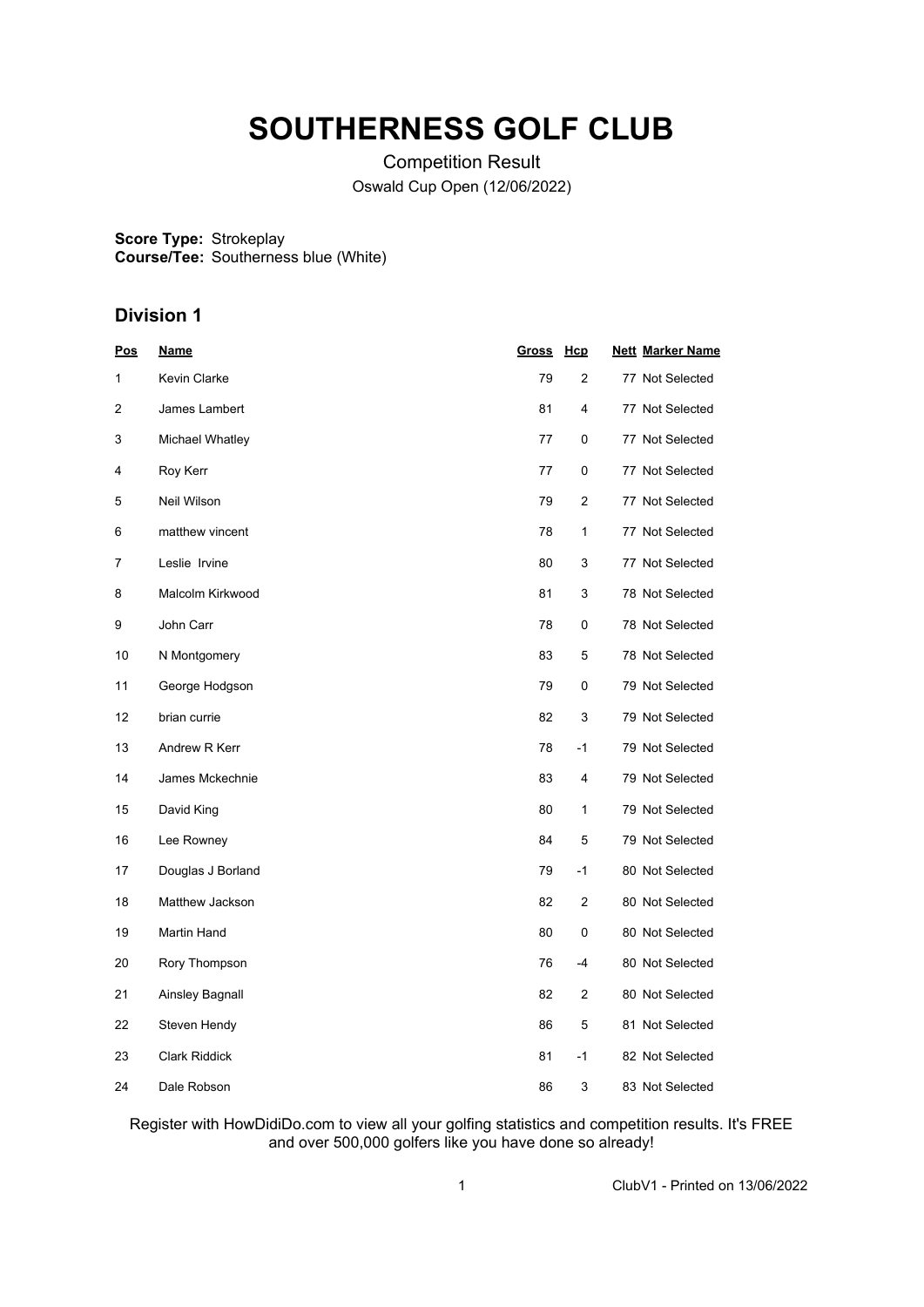#### **Division 1**

| <b>Pos</b> | <b>Name</b>            | <b>Gross</b> | Hcp            | <b>Nett Marker Name</b> |
|------------|------------------------|--------------|----------------|-------------------------|
| 25         | colin montgomery       | 88           | 3              | 85 Not Selected         |
| 26         | Jonathan Aisbitt       | 87           | 2              | 85 Not Selected         |
| 27         | Nick Bell              | 87           | $-1$           | 88 Not Selected         |
| 28         | David Currie           | 93           | 5              | 88 Not Selected         |
| 29         | Craig Douglas          | 92           | 4              | 88 Not Selected         |
| 30         | Kenny McKenzie         | <b>NR</b>    | 2              | <b>NR Not Selected</b>  |
| 31         | martin mccumiskey      | <b>NR</b>    | 5              | <b>NR Not Selected</b>  |
| 32         | Graeme Findlay         | <b>NR</b>    | $-2$           | NR Not Selected         |
| 33         | <b>Elliott Burge</b>   | <b>NR</b>    | 5              | NR Not Selected         |
| 34         | <b>William Squires</b> | <b>NR</b>    | $-5$           | <b>NR Not Selected</b>  |
| 35         | John McInally          | <b>NR</b>    | 3              | <b>NR Not Selected</b>  |
| 36         | Paul Shannan           | <b>NR</b>    | 1              | <b>NR Not Selected</b>  |
| 37         | Matt Bialozorski       | <b>NR</b>    | 4              | NR Not Selected         |
| 38         | Ross Murray            | <b>NR</b>    | $-1$           | <b>NR Not Selected</b>  |
| 39         | Ross Moir              | <b>NR</b>    | $\overline{2}$ | <b>NR Not Selected</b>  |
| 40         | Craig McMahon          | <b>NR</b>    | 5              | <b>NR Not Selected</b>  |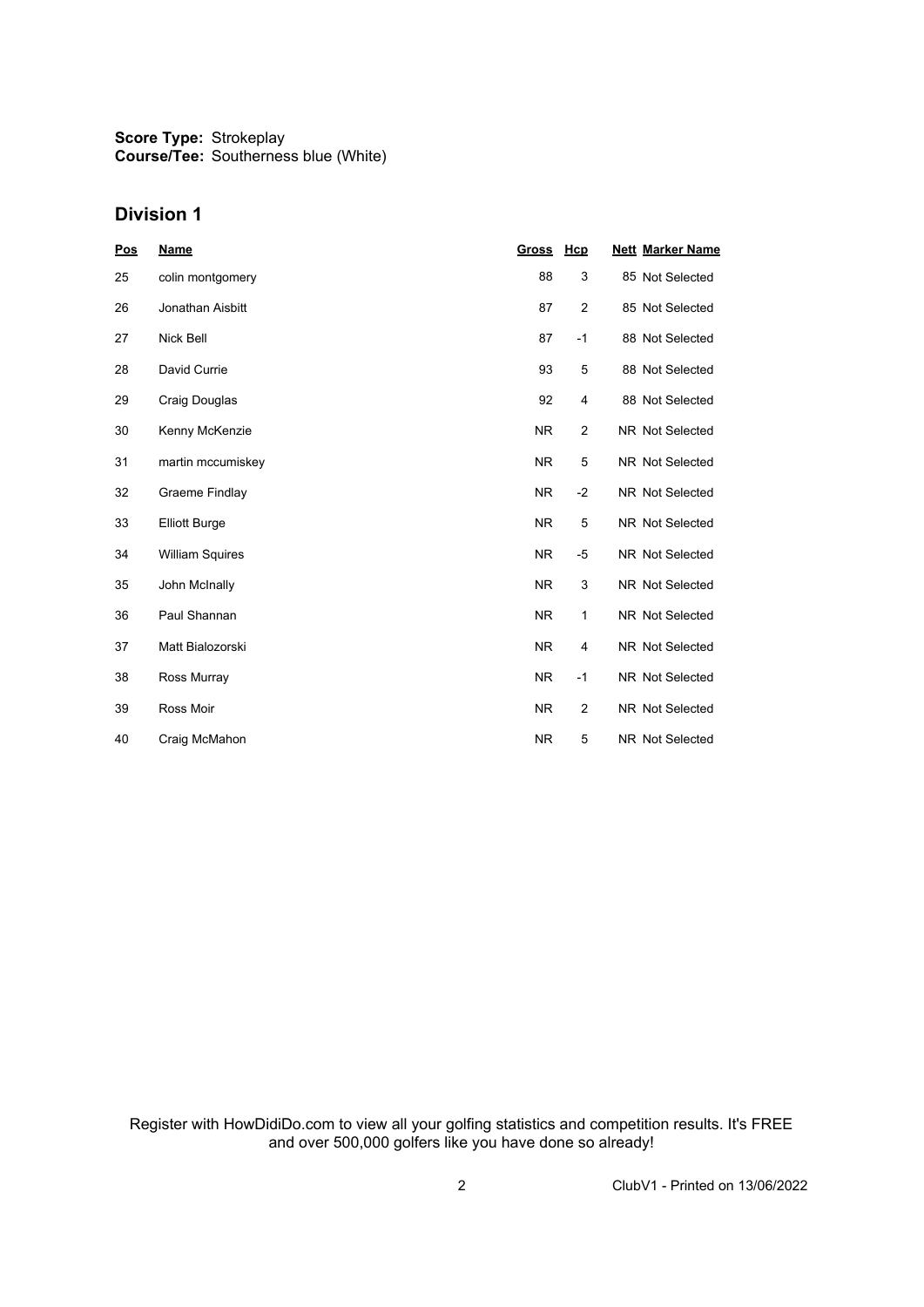### **Division 2**

| Pos            | <b>Name</b>            | <b>Gross</b> | <b>Hcp</b> | <b>Nett Marker Name</b> |
|----------------|------------------------|--------------|------------|-------------------------|
| 1              | William Chisholm       | 82           | 11         | 71 Not Selected         |
| $\overline{c}$ | Jamie Tattersfield     | 80           | 8          | 72 Not Selected         |
| 3              | Christopher Gill       | 80           | 7          | 73 Not Selected         |
| 4              | Andrew Robinson        | 82           | 7          | 75 Not Selected         |
| 5              | Martyn Bennett         | 88           | 12         | 76 Not Selected         |
| 6              | <b>Stuart Rowney</b>   | 86           | 10         | 76 Not Selected         |
| 7              | Sean Nelson            | 85           | 8          | 77 Not Selected         |
| 8              | Colin Bell             | 87           | 10         | 77 Not Selected         |
| 9              | <b>Richard Herries</b> | 85           | 8          | 77 Not Selected         |
| 10             | Richard McLean         | 86           | 8          | 78 Not Selected         |
| 11             | Simon Pritchard        | 86           | 8          | 78 Not Selected         |
| 12             | David Clydesdale       | 89           | 11         | 78 Not Selected         |
| 13             | William Clapperton     | 87           | 9          | 78 Not Selected         |
| 14             | carl eglon             | 90           | 11         | 79 Not Selected         |
| 15             | John Morrison          | 87           | 8          | 79 Not Selected         |
| 16             | <b>Martin Neave</b>    | 91           | 12         | 79 Not Selected         |
| 17             | Joseph Gordon          | 89           | 10         | 79 Not Selected         |
| 18             | John Smith             | 86           | 7          | 79 Not Selected         |
| 19             | Neil Kitchen           | 89           | 10         | 79 Not Selected         |
| 20             | John McGowan           | 86           | 6          | 80 Not Selected         |
| 21             | Simon Hayhoe           | 87           | 7          | 80 Not Selected         |
| 22             | Grant Kerr             | 91           | 11         | 80 Not Selected         |
| 23             | Martin Robins          | 91           | 11         | 80 Not Selected         |
| 24             | David Carrigan         | 90           | 9          | 81 Not Selected         |
| 25             | Stephen Grindlay       | 89           | 8          | 81 Not Selected         |
| 26             | Jeff Swan              | 87           | 6          | 81 Not Selected         |
| 27             | Robert Blair           | 90           | 9          | 81 Not Selected         |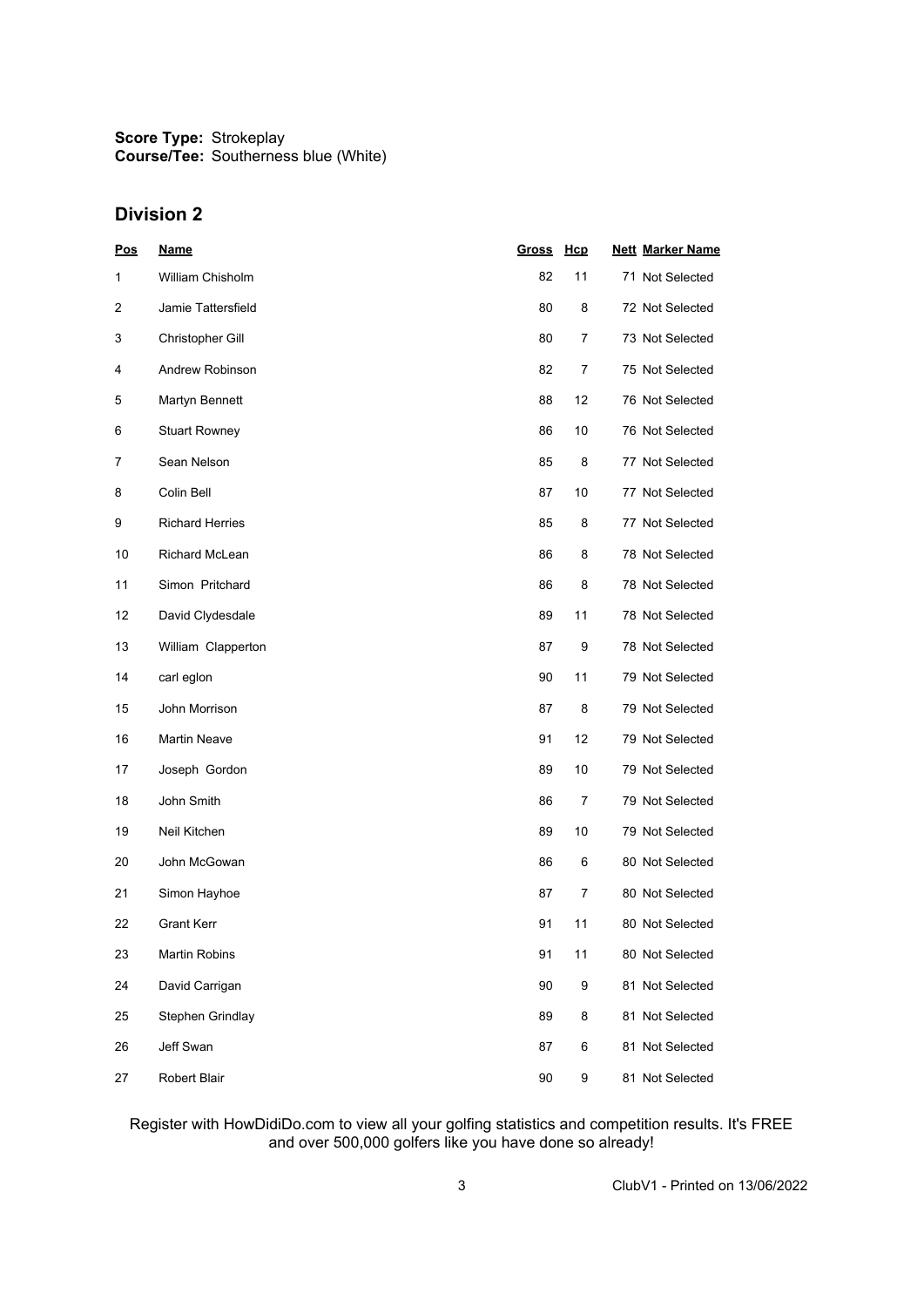### **Division 2**

| <b>Pos</b> | <b>Name</b>            | <b>Gross</b> | Hcp | <b>Nett Marker Name</b> |
|------------|------------------------|--------------|-----|-------------------------|
| 28         | Rob Lewington          | 88           | 6   | 82 Not Selected         |
| 29         | Stephen Parker         | 88           | 6   | 82 Not Selected         |
| 30         | Geoff Reed             | 92           | 10  | 82 Not Selected         |
| 31         | Steven Hughes          | 91           | 8   | 83 Not Selected         |
| 32         | Derek Montgomery       | 94           | 10  | 84 Not Selected         |
| 33         | David Mackay           | 94           | 8   | 86 Not Selected         |
| 34         | kevin wooldridge       | 93           | 7   | 86 Not Selected         |
| 35         | lain Fraser            | 97           | 11  | 86 Not Selected         |
| 36         | Roddy MacKay           | 99           | 12  | 87 Not Selected         |
| 37         | Joseph Ball            | 98           | 11  | 87 Not Selected         |
| 38         | Darren Minor           | 98           | 10  | 88 Not Selected         |
| 39         | lan McLaren            | 99           | 10  | 89 Not Selected         |
| 40         | <b>Stuart Brown</b>    | 97           | 8   | 89 Not Selected         |
| 41         | stephen bennie         | 99           | 8   | 91 Not Selected         |
| 42         | george kinghorn        | 106          | 12  | 94 Not Selected         |
| 43         | <b>Stuart Maxwell</b>  | 103          | 9   | 94 Not Selected         |
| 44         | Sean McManus           | 105          | 10  | 95 Not Selected         |
| 45         | <b>Eddy Sterling</b>   | 103          | 7   | 96 Not Selected         |
| 46         | Craig Rorison          | 105          | 9   | 96 Not Selected         |
| 47         | Henry Birkin           | <b>NR</b>    | 11  | NR Not Selected         |
| 48         | James King             | NR.          | 10  | NR Not Selected         |
| 49         | Gary Dougan            | NR.          | 10  | NR Not Selected         |
| 50         | <b>Greg Sutherland</b> | <b>NR</b>    | 9   | NR Not Selected         |
| 51         | Douglas Gray           | <b>NR</b>    | 9   | NR Not Selected         |
| 52         | Davie McKie            | <b>NR</b>    | 8   | NR Not Selected         |
| 53         | <b>Clark Adams</b>     | <b>NR</b>    | 9   | NR Not Selected         |
| 54         | Freddie Jenns          | ${\sf NR}$   | 9   | NR Not Selected         |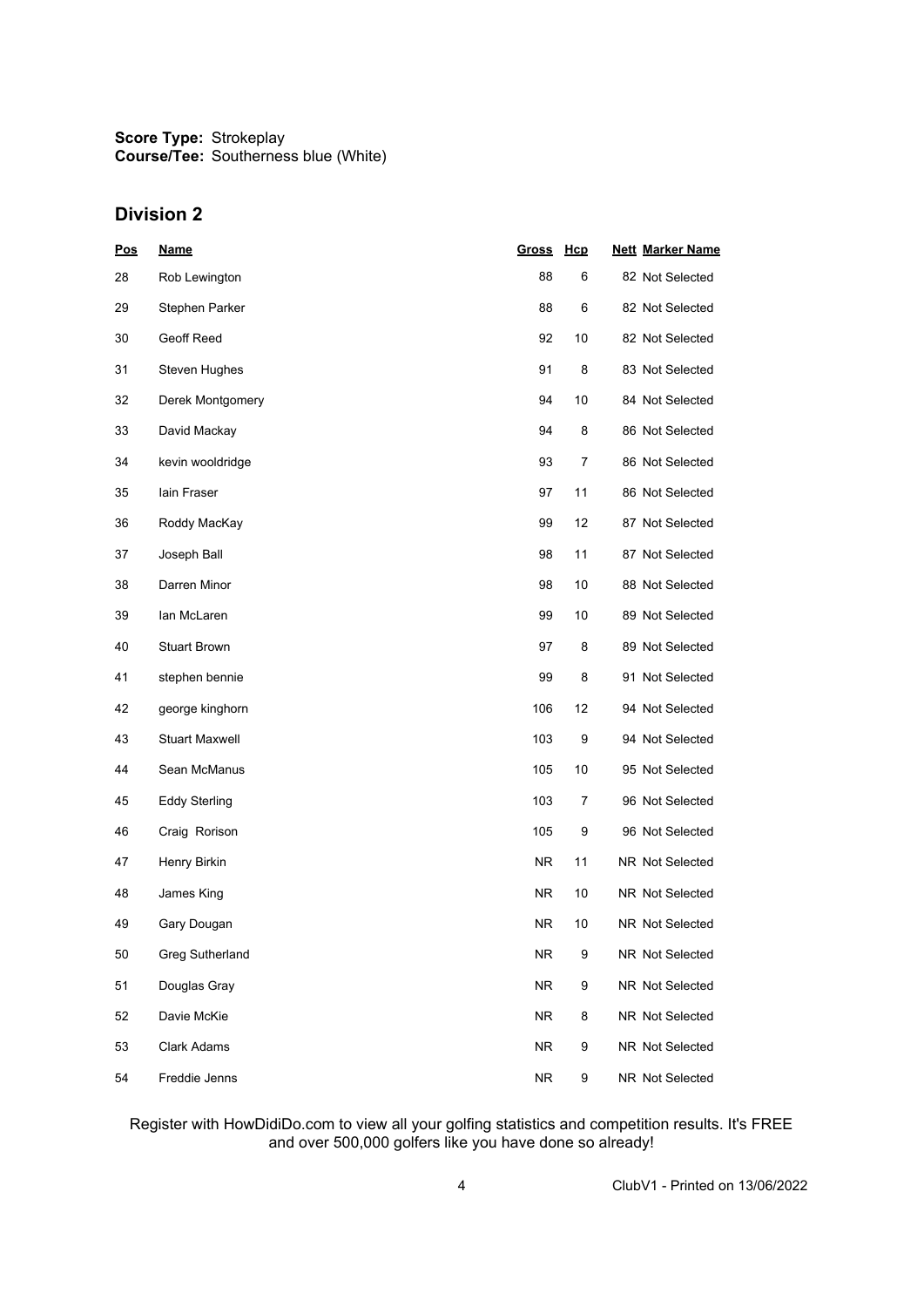#### **Division 2**

| Pos | <b>Name</b>           | Gross Hcp |                | <b>Nett Marker Name</b> |
|-----|-----------------------|-----------|----------------|-------------------------|
| 55  | graham hinchcliffe    | NR.       | 10             | NR Not Selected         |
| 56  | richard may           | NR.       | 6              | NR Not Selected         |
| 57  | David Porteous        | NR.       | 8              | NR Not Selected         |
| 58  | <b>Michael Moffat</b> | NR.       | 8              | NR Not Selected         |
| 59  | Alan Rowney           | NR.       | 9              | NR Not Selected         |
| 60  | james ogilvie         | NR.       | 9              | <b>NR Not Selected</b>  |
| 61  | Ryan Mcpherson        | NR.       | $\overline{7}$ | <b>NR Not Selected</b>  |
| 62  | Kevin Kerr            | NR.       | 9              | NR Not Selected         |
| 63  | <b>Graham Bird</b>    | NR.       | 12             | NR Not Selected         |
| 64  | <b>Richard Shaw</b>   | NR.       | $\overline{7}$ | NR Not Selected         |
| 65  | <b>Keith Scott</b>    | NR.       | 6              | NR Not Selected         |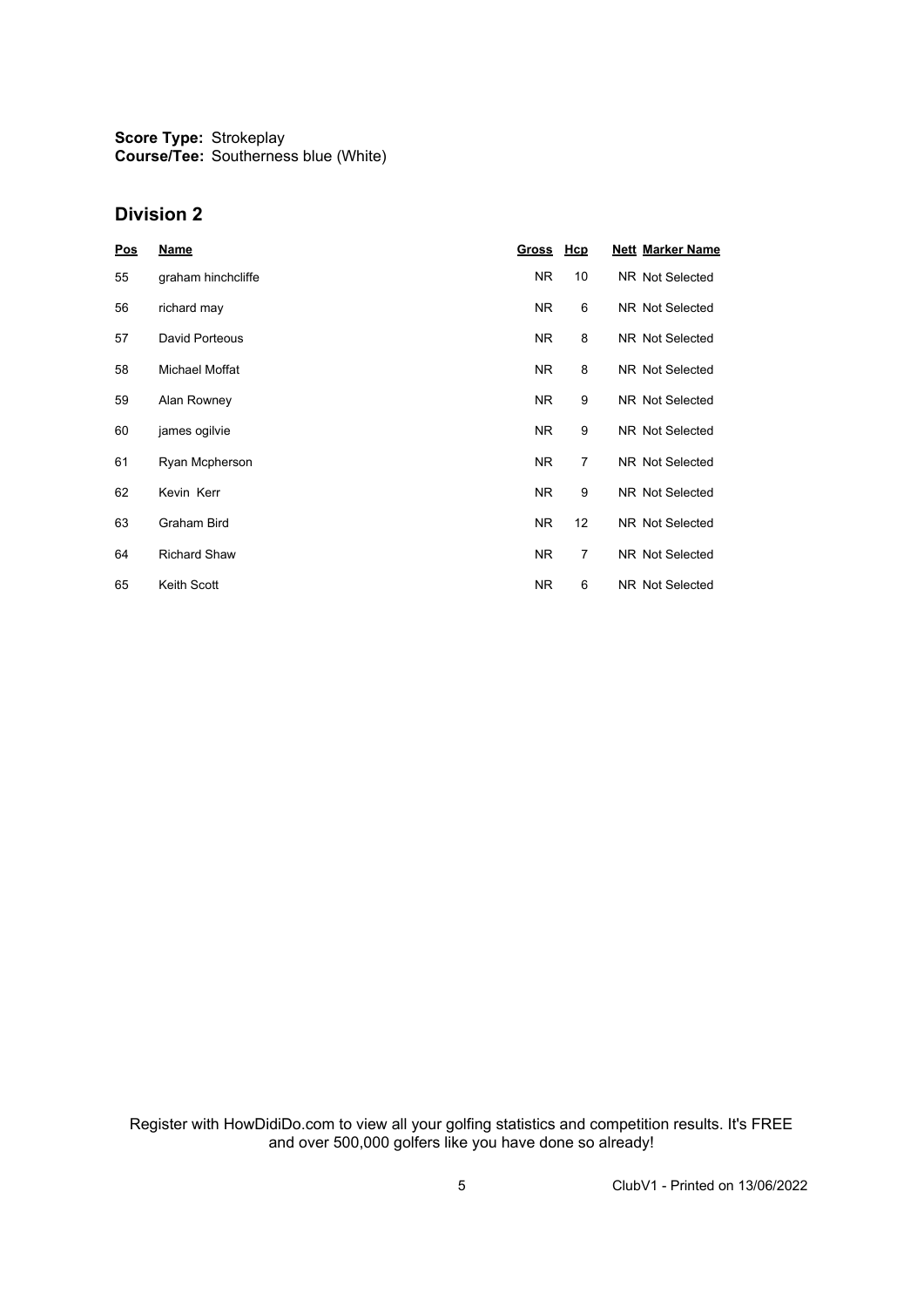### **Division 3**

| Pos | <b>Name</b>            | <b>Gross</b> | <b>Hcp</b> | <b>Nett Marker Name</b> |
|-----|------------------------|--------------|------------|-------------------------|
| 1   | David Notman           | 88           | 18         | 70 Not Selected         |
| 2   | <b>Gavin Chambers</b>  | 92           | 18         | 74 Not Selected         |
| 3   | Phil Guttridge         | 89           | 14         | 75 Not Selected         |
| 4   | Chris Rome             | 91           | 16         | 75 Not Selected         |
| 5   | <b>Bruce Murray</b>    | 93           | 16         | 77 Not Selected         |
| 6   | Scott Burge            | 93           | 15         | 78 Not Selected         |
| 7   | John Wight             | 93           | 14         | 79 Not Selected         |
| 8   | David Dempsey          | 95           | 16         | 79 Not Selected         |
| 9   | Saj Hashmi             | 93           | 13         | 80 Not Selected         |
| 10  | <b>Cameron McInnes</b> | 95           | 15         | 80 Not Selected         |
| 11  | Craig Collins          | 93           | 13         | 80 Not Selected         |
| 12  | mark thomas            | 95           | 14         | 81 Not Selected         |
| 13  | wayne nixon            | 94           | 13         | 81 Not Selected         |
| 14  | sean campbell          | 99           | 18         | 81 Not Selected         |
| 15  | Alexander Reilly       | 98           | 17         | 81 Not Selected         |
| 16  | Robert C Gilmour       | 102          | 20         | 82 Not Selected         |
| 17  | Paul Roome             | 95           | 13         | 82 Not Selected         |
| 18  | Rodolfo Miroli         | 100          | 17         | 83 Bruce Murray         |
| 19  | Louis Lovsin           | 106          | 18         | 88 Not Selected         |
| 20  | Simon Brown            | 114          | 20         | 94 Not Selected         |
| 21  | Robert MacKenzie       | 120          | 20         | 100 Not Selected        |
| 22  | Fraser Mckirdy         | NR.          | 13         | NR Not Selected         |
| 23  | Craig Gilmour          | <b>NR</b>    | 20         | NR Not Selected         |
| 24  | Ross Cameron           | <b>NR</b>    | 20         | NR Not Selected         |
| 25  | David Handley          | <b>NR</b>    | 18         | NR Not Selected         |
| 26  | John Torrance          | <b>NR</b>    | 17         | NR Not Selected         |
| 27  | kevin ashby            | <b>NR</b>    | 17         | NR Not Selected         |